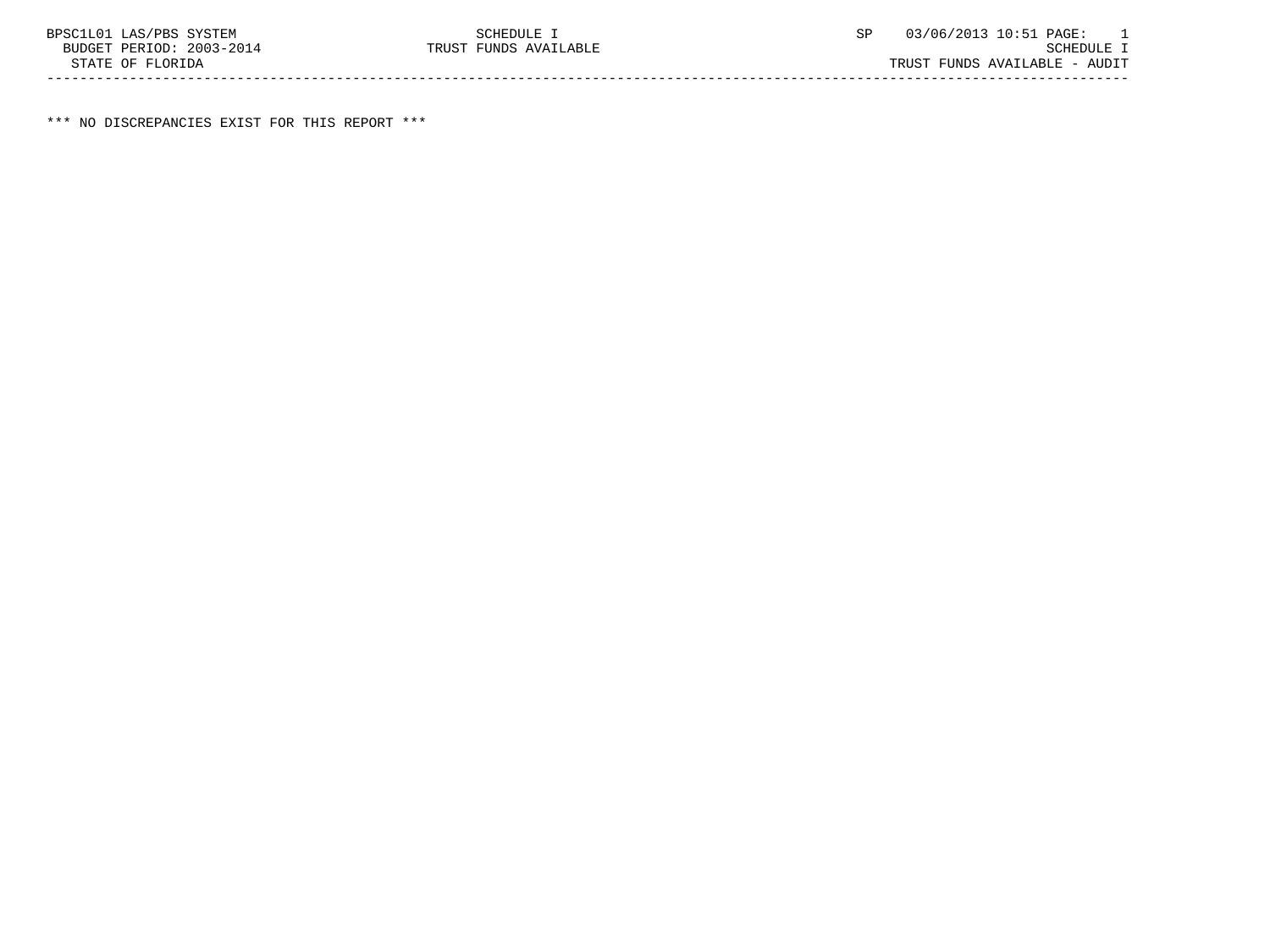-----------------------------------------------------------------------------------------------------------------------------------

| COL A12               | COL A14                 |
|-----------------------|-------------------------|
|                       | AGY FIN REQ AGY AMD REQ |
| FY 2013-14 FY 2013-14 |                         |
|                       |                         |

# STATE COURT SYSTEM 22000000

### FUND: ADMINISTRATIVE TRUST FUND 2021

SECTION I: DETAIL OF REVENUES

|                           | REVENUE CAP    | <b>SVC</b> | <b>AUTH</b> |      | MATCHING %      | <b>CFDA</b> |           |           |
|---------------------------|----------------|------------|-------------|------|-----------------|-------------|-----------|-----------|
|                           | CODE           | CHG %      |             | ST   | $I/C$ LOC $I/C$ | NO.         |           |           |
|                           |                |            |             |      |                 |             |           |           |
| 01 COST RECOVERY          | 000100 YES 8.0 |            | 29.0195     | 0.00 | 0.00            |             | 1,104,930 | 1,104,930 |
| 01 WORKERS COM APPEALS    | 001500 NO      | 0.0        | GAA         | 0.00 | 0.00            |             | 1,780,920 | 1,780,920 |
| 04 COURT INTERPRETER FEES | 000100 YES 8.0 |            | 25.241      | 0.00 | 0.00            |             | 61,150    | 61,150    |
| 05 024-INDIRECT COST      | 001599 NO      | 0.0        | 215.32      | 0.00 | 0.00            | 93.563      | 234,652   | 234,652   |
| 06 005-INDIRECT COST      | 001599 NO      | 0.0        | 215.32      | 0.00 | 0.00            | 93.586      | 17,440    | 17,440    |
| 07 092-INDIRECT COST      | 001599 NO      | 0.0        | 215.32      | 0.00 | 0.00            | 93.586      | 15,755    | 15,755    |
| 08 093-INDIRECT COST      | 001599 NO      | 0.0        | 215.32      | 0.00 | 0.00            | 93.586      | 15,153    | 15,153    |
| 09 096-INDIRECT COST      | 001599 NO      | 0.0        | 215.32      | 0.00 | 0.00            | 16.588      | 10,604    | 10,604    |
|                           |                |            |             |      |                 |             |           |           |

TOTAL TO LINE B IN SECTION IV 3, 240, 604 3, 240, 604

============= =============

### SECTION II: DETAIL OF NONOPERATING EXPENDITURES

|                                            | OBJECT<br>CODE | TRANSFER<br>BE<br>TO | <b>CFDA</b><br>NO. |            |            |
|--------------------------------------------|----------------|----------------------|--------------------|------------|------------|
| 01 8% GR SURCHARGE                         | 880800         |                      |                    | 88,394     | 88,394     |
| 02 5% STATE TRUST FUND RESERVE             | 999000         |                      |                    | 50,827     | 50,827     |
| TRANSFER OUT WITHIN FUND<br>02             | 999000         | 22010200             |                    | 171,788    | 171,788    |
| 03 UNFUNDED BUDGET                         | 899000         |                      |                    | $150,023-$ | $150,023-$ |
| 04 TRANSFER TO GR FOR SWACP                | 810000         |                      |                    | 499        | 499        |
| 04 TRANSFER OUT WITHIN FUND                | 999000         | 22010200             |                    | 512,947    | 512,947    |
| 05 8% GENERAL REVENUE SERVICE CHARGE       | 880800         |                      |                    | 4,892      | 4,892      |
| 06 5% TRUST FUND RESERVE                   | 999000         |                      |                    | 3,772      | 3,772      |
| TRANSFER IN WITHIN FUND<br>11              | 999000         | 22300100             |                    | 512,947-   | $512,947-$ |
| TRANSFER IN WITHIN FUND<br>12 <sub>2</sub> | 999000         | 22100600             |                    | 171,788-   | 171,788-   |
| TOTAL TO LINE E IN SECTION IV              |                |                      |                    | 1,639-     | 1,639-     |
|                                            |                |                      |                    |            | - ======== |
| SECTION III: ADJUSTMENTS                   |                |                      |                    |            |            |
|                                            | OBJECT<br>CODE |                      |                    |            |            |
| 01 ROUNDING                                | 991000         |                      |                    | $1 -$      | $1 -$      |
|                                            |                |                      |                    |            |            |
| TOTAL TO LINE H IN SECTION IV              |                |                      |                    | $1 -$      | $1 -$      |

============= =============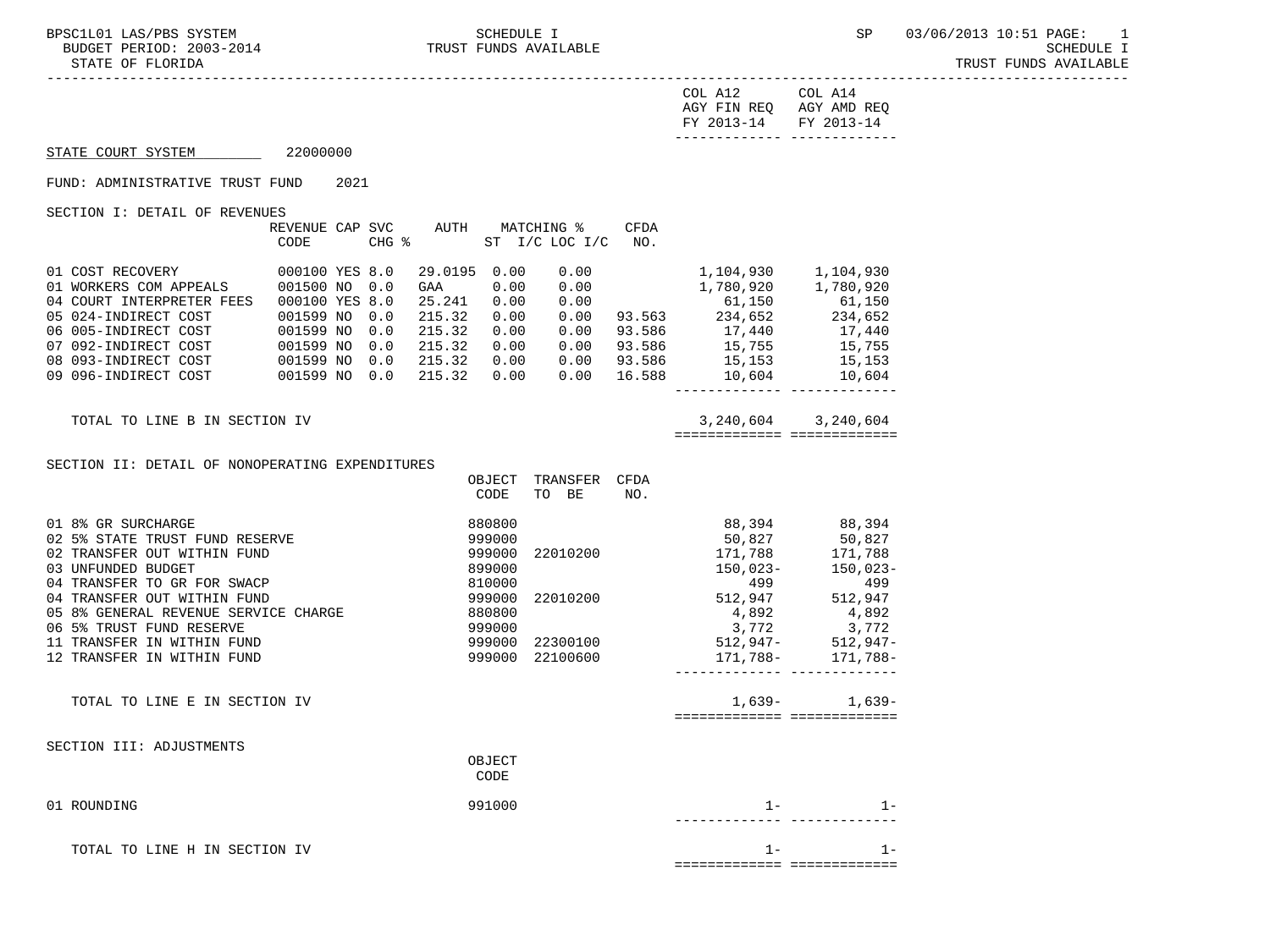| BPSC1L01 LAS/PBS SYSTEM<br>BUDGET PERIOD: 2003-2014<br>STATE OF FLORIDA | SCHEDULE I<br>TRUST FUNDS AVAILABLE |                                      | SP                                   | 03/06/2013 10:51 PAGE: 2<br>SCHEDULE I<br>TRUST FUNDS AVAILABLE |
|-------------------------------------------------------------------------|-------------------------------------|--------------------------------------|--------------------------------------|-----------------------------------------------------------------|
|                                                                         |                                     | COL A12<br>AGY FIN REQ<br>FY 2013-14 | COL A14<br>AGY AMD REQ<br>FY 2013-14 |                                                                 |
| 22000000<br>STATE COURT SYSTEM                                          |                                     |                                      |                                      |                                                                 |
| FUND: ADMINISTRATIVE TRUST FUND<br>2021                                 |                                     |                                      |                                      |                                                                 |
| SECTION IV: SUMMARY                                                     |                                     |                                      |                                      |                                                                 |
| UNRESERVED FUND BALANCE - JULY 1                                        | (A)                                 |                                      | 854,070 854,070                      |                                                                 |
| ADD: REVENUES (FROM SECTION I)                                          | (B)                                 |                                      | 3, 240, 604 3, 240, 604              |                                                                 |
| TOTAL FUNDS AVAILABLE (LINE A + LINE B)                                 | (C)                                 |                                      | 4,094,674 4,094,674                  |                                                                 |
| LESS: OPERATING EXPENDITURES                                            | (D)                                 |                                      | 4,096,312 4,096,312                  |                                                                 |
| LESS: NONOPERATING EXPENDITURES (SECTION II)                            | (E)                                 | 1,639-                               | $1,639-$                             |                                                                 |
| LESS: FIXED CAPITAL OUTLAY (TOTAL ONLY)                                 | (F)                                 |                                      |                                      |                                                                 |
| UNRESERVED FUND BALANCE - JUNE 30 - BEFORE ADJ                          | (G)                                 |                                      |                                      |                                                                 |
| NET ADJUSTMENTS (FROM SECTION III)                                      | (H)                                 | $1 -$                                | $1 -$                                |                                                                 |

NET ADJUSTMENTS (FROM SECTION III) (H)<br>DJUSTED UNRESERVED FUND BALANCE - JUNE 30 (I)

ADJUSTED UNRESERVED FUND BALANCE - JUNE 30 (I)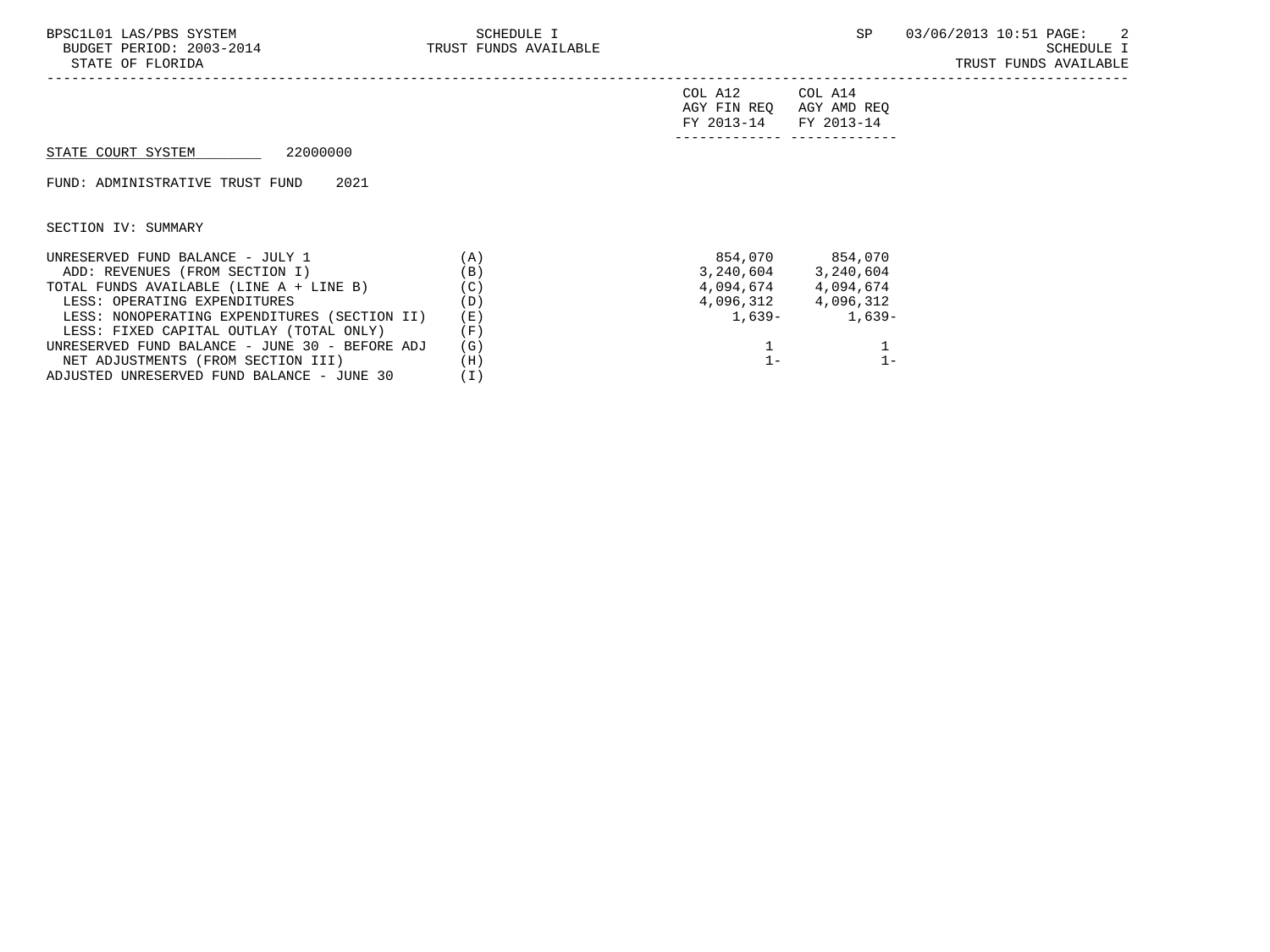-----------------------------------------------------------------------------------------------------------------------------------

STATE OF FLORIDA AND INTERNATIONAL STATE OF FUNDS AVAILABLE

| COL A12               | COL A14                 |
|-----------------------|-------------------------|
|                       | AGY FIN REQ AGY AMD REQ |
| FY 2013-14 FY 2013-14 |                         |
|                       |                         |

## STATE COURT SYSTEM 22000000

FUND: STATE COURTS REVENUE TF 2057

SECTION I: DETAIL OF REVENUES

|                             | REVENUE CAP    | <b>SVC</b> | <b>AUTH</b> |      | MATCHING %      | <b>CFDA</b> |            |               |
|-----------------------------|----------------|------------|-------------|------|-----------------|-------------|------------|---------------|
|                             | CODE           | CHG %      |             | ST   | $I/C$ LOC $I/C$ | NO.         |            |               |
|                             |                |            |             |      |                 |             |            |               |
| 02 \$5 CIVIL TRAFFIC ASSESS | 001225 NO      | 8.0        | 318.18      | 0.00 | 0.00            |             | 12,300,000 | 12,300,000    |
| 04 \$25 SPEEDING FINE INCRE | 001225 NO      | 8.0        | 318.21      | 0.00 | 0.00            |             | 7,100,000  | 7,100,000     |
| 05 \$195 FILING FEE FORECLO | 000125 YES 8.0 |            | 28.241      | 0.00 | 0.00            |             | 26,900,000 | 26,900,000    |
| 06 \$115 PROBATE INCREASE   | 000125 YES 8.0 |            | 28.2401     | 0.00 | 0.00            |             | 6,400,000  | 6,400,000     |
| 08 18% DRIVING SCHOOL       | 001225 NO      | 8.0        | 318.14      | 0.00 | 0.00            |             | 5,300,000  | 5,300,000     |
| 08 COST SHARING             | 001903 NO      | 0.0        | GAA         | 0.00 | 0.00            |             | 3,695,347  | 3,695,347     |
| 09 \$95 FAMILY REDIRECT     | 000125 YES 8.0 |            | 28.241      | 0.00 | 0.00            |             | 7,300,000  | 7,300,000     |
| 12 \$50 APPELLATE FEE       | 000100 YES 8.0 |            | 25.241      | 0.00 | 0.00            |             | 300,000    | 300,000       |
| 19 MEDIATOR CERTIFCATION    | 000200 YES 8.0 |            | 44.106      | 0.00 | 0.00            |             | 600,000    | 600,000       |
| 19 FORECLOSURE SETTLEMENT   | 001200 NO      | 0.0        | 216         | 0.00 | 0.00            |             |            | 35,019,015    |
| 20 \$1 CIR/CO PROCEEDINGS   | 000100 YES 8.0 |            | 44.108      | 0.00 | 0.00            |             | 1,100,000  | 1,100,000     |
| 21 COURT-ORDER MED SESSION  | 000100 YES 8.0 |            | 44.108      | 0.00 | 0.00            |             | 2,900,000  | 2,900,000     |
| 22 \$10 COUNTY CIV-EVICTION | 000100 YES 8.0 |            | 34.041      | 0.00 | 0.00            |             | 1,500,000  | 1,500,000     |
| 23 \$15 COUNTY CIV-CLAIMS   | 000100 YES 8.0 |            | 34.041      | 0.00 | 0.00            |             | 2,600,000  | 2,600,000     |
| 38 ADJ REC 2/2013 (13/14)   | 000100 YES 8.0 |            | 25.241      | 0.00 | 0.00            |             |            | $2,400,000 -$ |
| 39 ADJ REC 2/2013 (12/13)   | 000100 YES 8.0 |            | 25.241      | 0.00 | 0.00            |             |            | $5,200,000 -$ |
| 76 \$770 REAL PROP/FORECLOS | 000125 YES 8.0 |            | 28.241      | 0.00 | 0.00            |             | 37,300,000 | 37,300,000    |
|                             |                |            |             |      |                 |             |            |               |

TOTAL TO LINE B IN SECTION IV

|                                                                          | ------------- -------------<br>-------------<br>---------------                                                             |
|--------------------------------------------------------------------------|-----------------------------------------------------------------------------------------------------------------------------|
| $\mathbb{R}$<br>TOTAL<br>$\lnot$ $\lnot$<br>ON.<br>- N H.<br>N.<br>∹ н∶( | ገዐቤ<br>∡ ⊿ '<br>∡0 ک<br>$\overline{\phantom{a}}$<br>ـ ب<br>$\sim$ $\sim$<br>the contract of the contract of the contract of |

## SECTION II: DETAIL OF NONOPERATING EXPENDITURES

|                                                | OBJECT | TRANSFER | <b>CFDA</b> |                |                 |
|------------------------------------------------|--------|----------|-------------|----------------|-----------------|
|                                                | CODE   | BE<br>TO | NO.         |                |                 |
|                                                |        |          |             |                |                 |
| 01 8% GENERAL REVENUE SERVICE CHARGE           | 880800 |          |             | 8,648,000      | 8,648,000       |
| 01 TRANSFER FROM 2057                          | 810000 | 22010200 |             | $6,260,334-$   | $6, 260, 334 -$ |
| 01 TRANSFER FROM 2057                          | 810000 | 22010200 |             | 14,618,707-    | 14,618,707-     |
| 01 TRANSFER FROM 2057                          | 810000 | 22010200 |             | $4,403,930-$   | 4,403,930-      |
| 02 5% STATE TRUST FUND RESERVE                 | 999000 |          |             | 5,046,200      | 5,046,200       |
| 03 TRANSFER TO 2057                            | 810000 | 22010100 |             | 4,403,930      | 4,403,930       |
| 03 TRANSFER FROM 2057                          | 810000 | 22010200 |             | $51.732.199 -$ | $51.732.199 -$  |
| 04 TRANSFER FROM 2057<br>(EOUITIBLE CASH DISB) | 810000 | 22010200 |             | $801,614-$     | $801,614-$      |
| 04 TRANSFER TO 2057                            | 810000 | 22100600 |             | 14,618,707     | 14,618,707      |
| (EQUITIBLE CASH DISB)<br>04 TRANSFER FROM 2057 | 810000 | 22010200 |             | $563,908-$     | $563,908-$      |
| 05 TRANSFER TO 2057                            | 810000 | 22300100 |             | 51,732,199     | 51,732,199      |
| 05 TRANSFER FROM 2057<br>(EOUITIBLE CASH DISB) | 810000 | 22010200 |             | 1,871,874-     | 1,871,874-      |
| 06 TRANSFER TO 2057                            | 810000 | 22300200 |             | 6,260,334      | 6,260,334       |
| 08 TRANSFER FROM 2057<br>(EQUITIBLE CASH DISB) | 810000 | 22010200 |             | $7.097.303 -$  | $7,097,303-$    |
| 10 ADJ FOR 8% GRSC DUE TO REC 02/13            | 880800 |          |             |                | $608,000 -$     |
| 13 5% RESERVE ADJ<br>DUE TO REC ADJ            | 999000 |          |             |                | $340,400-$      |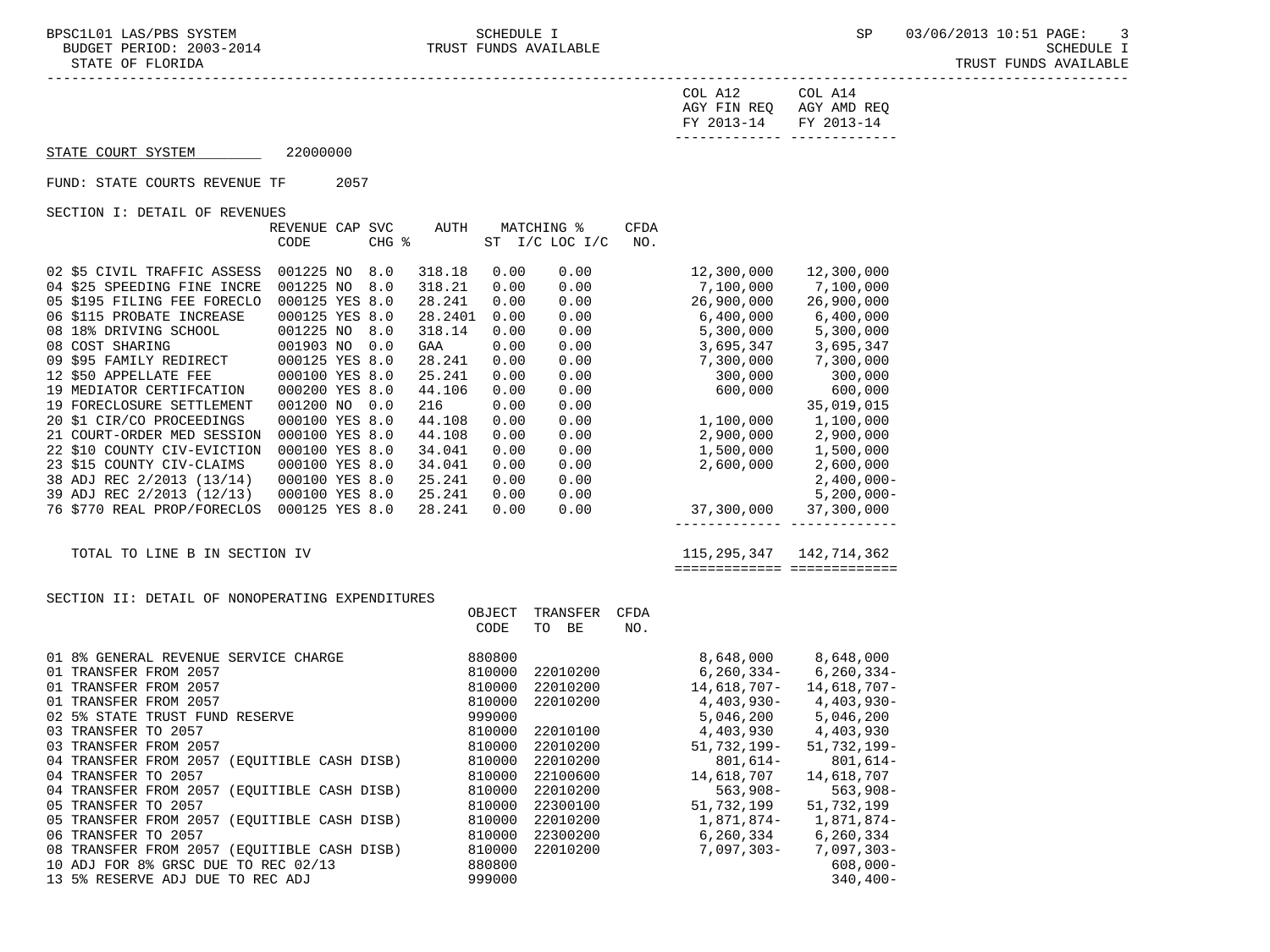| BPSC1L01 LAS/PBS SYSTEM<br>BUDGET PERIOD: 2003-2014<br>STATE OF FLORIDA<br>______________________________________                                                                                                                                                                          | SCHEDULE I<br>TRUST FUNDS AVAILABLE             |                                                     |                                                                                   | 03/06/2013 10:51 PAGE:<br>4<br>SCHEDULE I<br>TRUST FUNDS AVAILABLE |  |
|--------------------------------------------------------------------------------------------------------------------------------------------------------------------------------------------------------------------------------------------------------------------------------------------|-------------------------------------------------|-----------------------------------------------------|-----------------------------------------------------------------------------------|--------------------------------------------------------------------|--|
|                                                                                                                                                                                                                                                                                            |                                                 | COL A12 COL A14<br>FY 2013-14 FY 2013-14            | AGY FIN REQ AGY AMD REQ                                                           |                                                                    |  |
| STATE COURT SYSTEM 22000000                                                                                                                                                                                                                                                                |                                                 |                                                     |                                                                                   |                                                                    |  |
| FUND: STATE COURTS REVENUE TF 2057                                                                                                                                                                                                                                                         |                                                 |                                                     |                                                                                   |                                                                    |  |
| SECTION II: DETAIL OF NONOPERATING EXPENDITURES                                                                                                                                                                                                                                            | OBJECT TRANSFER CFDA<br>CODE<br>TO BE<br>NO.    |                                                     |                                                                                   |                                                                    |  |
| 20 TRANSFER TO 2057 (EQUITIBLE CASH DISB)                                                                                                                                                                                                                                                  | 810000                                          | 10,334,699    10,334,699                            | ________________________________                                                  |                                                                    |  |
| TOTAL TO LINE E IN SECTION IV                                                                                                                                                                                                                                                              |                                                 |                                                     | 13,694,200 12,745,800                                                             |                                                                    |  |
| SECTION III: ADJUSTMENTS                                                                                                                                                                                                                                                                   | OBJECT<br>CODE                                  |                                                     |                                                                                   |                                                                    |  |
|                                                                                                                                                                                                                                                                                            |                                                 |                                                     |                                                                                   |                                                                    |  |
| TOTAL TO LINE H IN SECTION IV                                                                                                                                                                                                                                                              |                                                 |                                                     | ===========================                                                       |                                                                    |  |
| SECTION IV: SUMMARY                                                                                                                                                                                                                                                                        |                                                 |                                                     |                                                                                   |                                                                    |  |
| UNRESERVED FUND BALANCE - JULY 1<br>ADD: REVENUES (FROM SECTION I)<br>TOTAL FUNDS AVAILABLE (LINE A + LINE B)<br>LESS: OPERATING EXPENDITURES<br>LESS: NONOPERATING EXPENDITURES (SECTION II)<br>LESS: FIXED CAPITAL OUTLAY (TOTAL ONLY)<br>UNRESERVED FUND BALANCE - JUNE 30 - BEFORE ADJ | (A)<br>(B)<br>(C)<br>(D)<br>( E )<br>(F)<br>(G) | 132,809,773 160,228,788<br>13,694,200<br>32,061,407 | 115, 295, 347 142, 714, 362<br>87,054,166 102,235,557<br>12,745,800<br>45,247,431 |                                                                    |  |
| NET ADJUSTMENTS (FROM SECTION III)<br>ADJUSTED UNRESERVED FUND BALANCE - JUNE 30                                                                                                                                                                                                           | (H)<br>(T)                                      | 32,061,407                                          | 45,247,431                                                                        |                                                                    |  |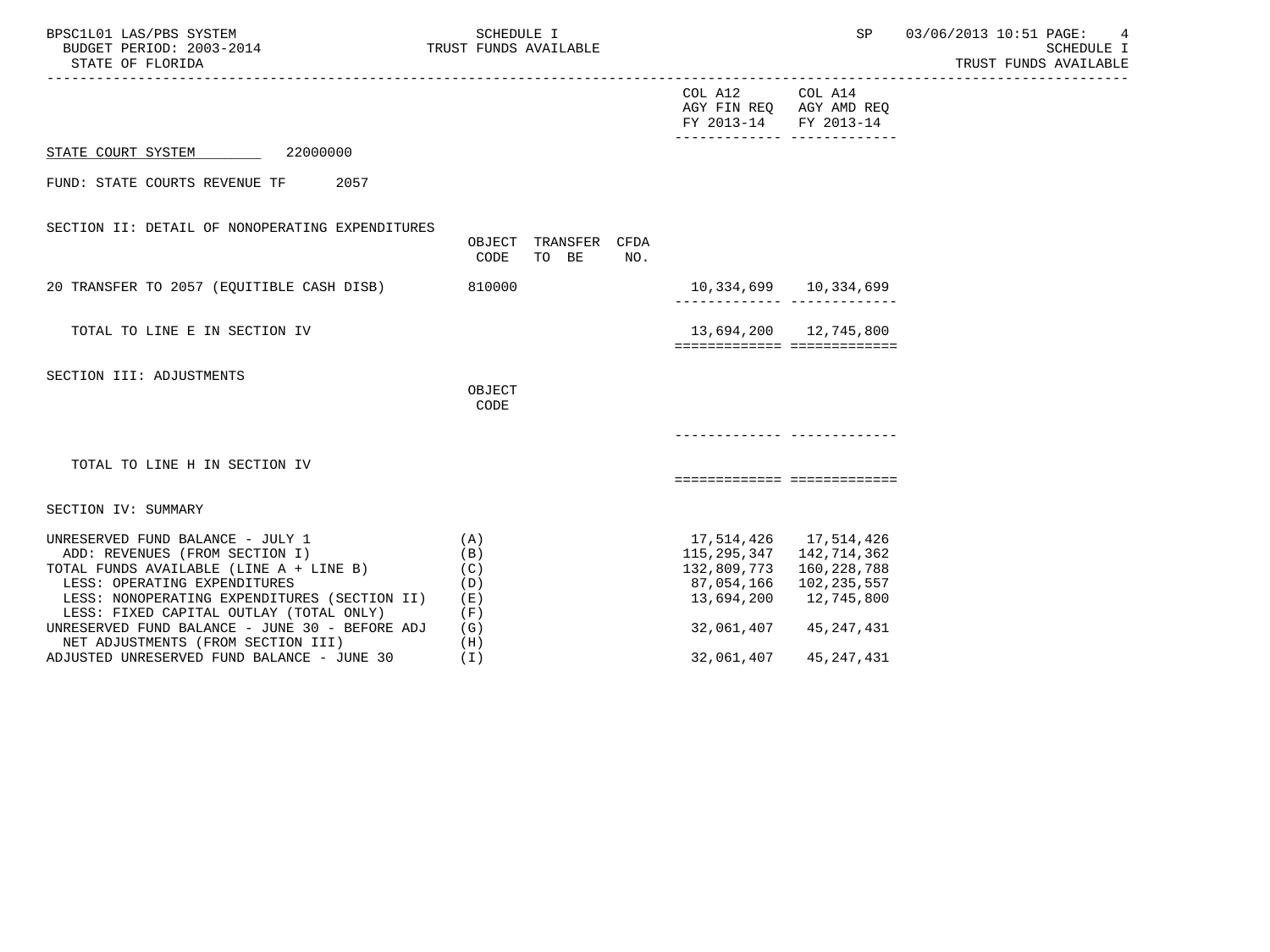| BPSC1L01 LAS/PBS SYSTEM<br>BUDGET PERIOD: 2003-2014<br>STATE OF FLORIDA                                                                                                                                                                                                                    |                                                                | SCHEDULE I<br>TRUST FUNDS AVAILABLE             |                                                             | SP                                                                              | 03/06/2013 10:51 PAGE:<br>5<br>SCHEDULE I<br>TRUST FUNDS AVAILABLE |
|--------------------------------------------------------------------------------------------------------------------------------------------------------------------------------------------------------------------------------------------------------------------------------------------|----------------------------------------------------------------|-------------------------------------------------|-------------------------------------------------------------|---------------------------------------------------------------------------------|--------------------------------------------------------------------|
|                                                                                                                                                                                                                                                                                            |                                                                |                                                 | COL A12<br>FY 2013-14                                       | COL A14<br>AGY FIN REQ AGY AMD REQ<br>FY 2013-14<br>______________ ____________ |                                                                    |
| STATE COURT SYSTEM                                                                                                                                                                                                                                                                         | 22000000                                                       |                                                 |                                                             |                                                                                 |                                                                    |
| FUND: COURT EDUCATION TRUST FUND                                                                                                                                                                                                                                                           | 2146                                                           |                                                 |                                                             |                                                                                 |                                                                    |
| SECTION I: DETAIL OF REVENUES                                                                                                                                                                                                                                                              |                                                                |                                                 |                                                             |                                                                                 |                                                                    |
|                                                                                                                                                                                                                                                                                            | REVENUE CAP SVC AUTH MATCHING %<br>CODE<br>$CHG$ $\frac{1}{6}$ | CFDA<br>ST I/C LOC I/C<br>NO.                   |                                                             |                                                                                 |                                                                    |
| 01 FEES-PROBATE CIR CIV<br>06 FEES - COUNTY CIVIL                                                                                                                                                                                                                                          | 000100 YES 8.0<br>000100 YES 8.0                               | 28.24 0.00<br>0.00<br>0.00<br>34.041 0.00       |                                                             | 1,500,000 1,500,000<br>1,600,000 1,600,000<br>-------------- -------------      |                                                                    |
| TOTAL TO LINE B IN SECTION IV                                                                                                                                                                                                                                                              |                                                                |                                                 | 3,100,000                                                   | 3,100,000<br>============================                                       |                                                                    |
| SECTION II: DETAIL OF NONOPERATING EXPENDITURES                                                                                                                                                                                                                                            |                                                                | TRANSFER CFDA<br>OBJECT<br>CODE<br>TO BE<br>NO. |                                                             |                                                                                 |                                                                    |
| 02 5% STATE TRUST FUND RESERVE<br>15 8% GENERAL REVENUE SERVICE CHARGE                                                                                                                                                                                                                     |                                                                | 999000<br>880800                                |                                                             | 142,600 142,600<br>248,000 248,000<br>------------ -------------                |                                                                    |
| TOTAL TO LINE E IN SECTION IV                                                                                                                                                                                                                                                              |                                                                |                                                 | 390,600                                                     | 390,600<br>===========================                                          |                                                                    |
| SECTION III: ADJUSTMENTS                                                                                                                                                                                                                                                                   |                                                                | OBJECT<br>CODE                                  |                                                             |                                                                                 |                                                                    |
| TOTAL TO LINE H IN SECTION IV                                                                                                                                                                                                                                                              |                                                                |                                                 |                                                             | ===========================                                                     |                                                                    |
| SECTION IV: SUMMARY                                                                                                                                                                                                                                                                        |                                                                |                                                 |                                                             |                                                                                 |                                                                    |
| UNRESERVED FUND BALANCE - JULY 1<br>ADD: REVENUES (FROM SECTION I)<br>TOTAL FUNDS AVAILABLE (LINE A + LINE B)<br>LESS: OPERATING EXPENDITURES<br>LESS: NONOPERATING EXPENDITURES (SECTION II)<br>LESS: FIXED CAPITAL OUTLAY (TOTAL ONLY)<br>UNRESERVED FUND BALANCE - JUNE 30 - BEFORE ADJ |                                                                | (A)<br>(B)<br>(C)<br>(D)<br>(E)<br>(F)<br>(G)   | 3,100,000<br>3,846,700<br>3, 295, 423<br>390,600<br>160,677 | 746,700 746,700<br>3,100,000<br>3,846,700<br>3, 295, 423<br>390,600<br>160,677  |                                                                    |
| NET ADJUSTMENTS (FROM SECTION III)<br>ADJUSTED UNRESERVED FUND BALANCE - JUNE 30                                                                                                                                                                                                           |                                                                | (H)<br>(I)                                      | 160,677                                                     | 160,677                                                                         |                                                                    |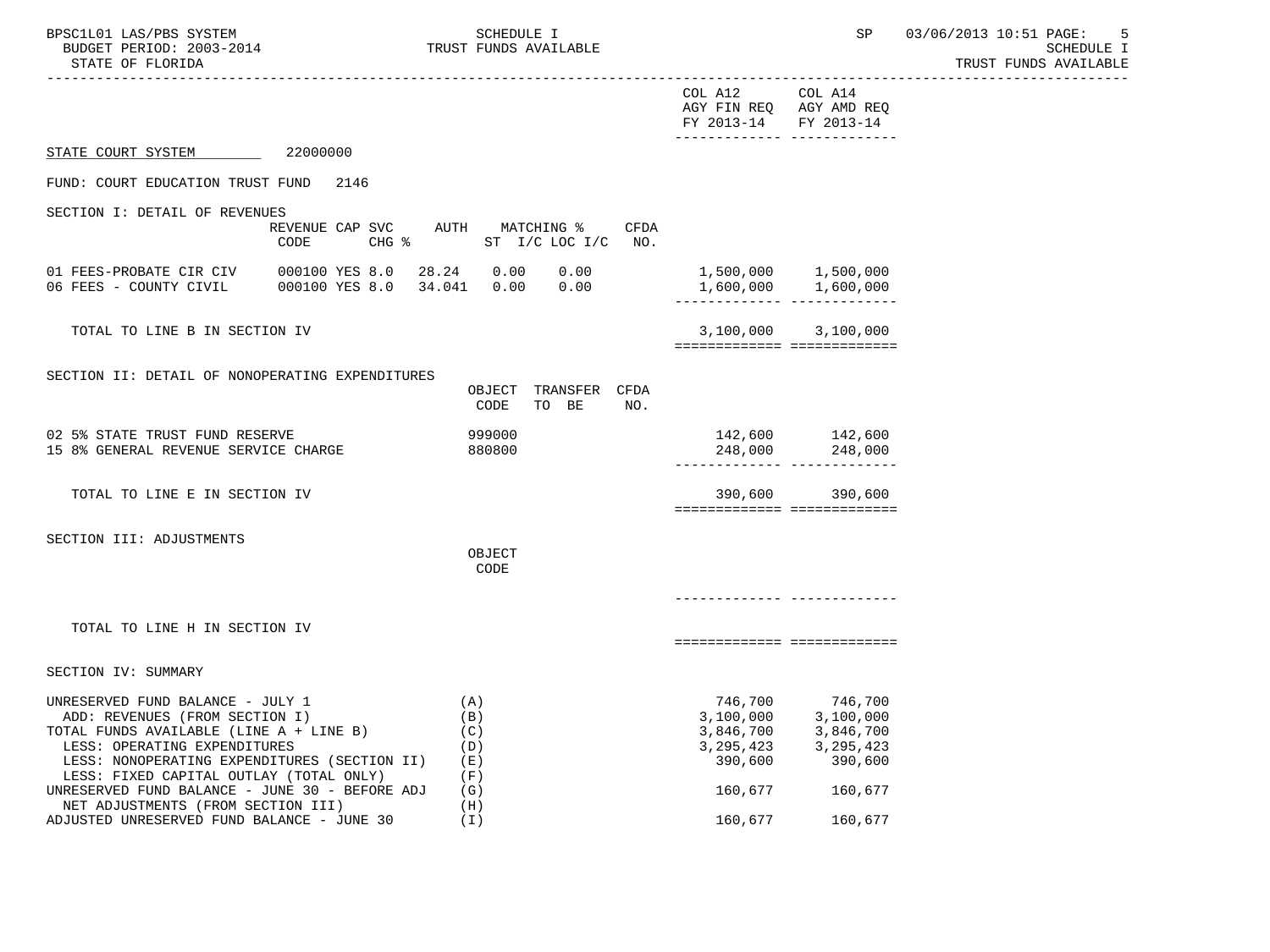-----------------------------------------------------------------------------------------------------------------------------------

| COL A12               | COL A14                 |
|-----------------------|-------------------------|
|                       | AGY FIN REQ AGY AMD REQ |
| FY 2013-14 FY 2013-14 |                         |
|                       |                         |

## STATE COURT SYSTEM 22000000

### FUND: FEDERAL GRANTS TRUST FUND 2261

SECTION I: DETAIL OF REVENUES

|                            | REVENUE CAP SVC |                     | AUTH    | MATCHING % |                | CFDA   |           |           |
|----------------------------|-----------------|---------------------|---------|------------|----------------|--------|-----------|-----------|
|                            | CODE            | $CHG$ $\frac{1}{6}$ |         |            | ST I/C LOC I/C | NO.    |           |           |
| 01 005-DEP CT IMPROVEMENT  | 000700 NO       | 0.0                 | 25.3842 | 0.00       | 0.00           | 93.586 | 442,636   | 442,636   |
| 01 024-DOR TITLE IV-D      | 001510 NO       | 0.0                 | 25.3842 | 0.00       | 0.00           | 93.563 | 5,955,622 | 5,955,622 |
| 04 092-DEP CT TECHNOLOGY   | 000700 NO       | 0.0                 | 25.3842 | 0.00       | 0.00           | 93.586 | 399,861   | 399,861   |
| 06 093-DEP CT TRAINING     | 000700 NO       | 0.0                 | 25.3842 | 0.00       | 0.00           | 93.586 | 384,590   | 384,590   |
| 08 096-STOP VIOLENCE/WOMEN | 000700 NO       | 0.0                 | 25.3842 | 0.00       | 0.00           | 93.596 | 269,137   | 269,137   |
|                            |                 |                     |         |            |                |        |           |           |

TOTAL TO LINE B IN SECTION IV 7,451,846 7,451,846 ============= =============

SECTION II: DETAIL OF NONOPERATING EXPENDITURES

|                                                                                                                                                                                                                                                                                            | OBJECT<br>CODE                                | TRANSFER<br>TO BE | <b>CFDA</b><br>NO. |                                                                   |                                                       |
|--------------------------------------------------------------------------------------------------------------------------------------------------------------------------------------------------------------------------------------------------------------------------------------------|-----------------------------------------------|-------------------|--------------------|-------------------------------------------------------------------|-------------------------------------------------------|
| 01 TRANSFER TO ATF-2021 FOR INDIRECT COSTS<br>04 UNFUNDED BUDGET<br>05 UNFUNDED BUDGET                                                                                                                                                                                                     | 810000<br>899000<br>899000                    | 22010200          |                    |                                                                   | 58,951 58,951<br>974,999- 974,999-<br>71,008- 71,008- |
| TOTAL TO LINE E IN SECTION IV                                                                                                                                                                                                                                                              |                                               |                   |                    | ========================                                          | 987,056-987,056-                                      |
| SECTION III: ADJUSTMENTS                                                                                                                                                                                                                                                                   | OBJECT<br>CODE                                |                   |                    |                                                                   |                                                       |
| TOTAL TO LINE H IN SECTION IV                                                                                                                                                                                                                                                              |                                               |                   |                    |                                                                   |                                                       |
| SECTION IV: SUMMARY                                                                                                                                                                                                                                                                        |                                               |                   |                    |                                                                   |                                                       |
| UNRESERVED FUND BALANCE - JULY 1<br>ADD: REVENUES (FROM SECTION I)<br>TOTAL FUNDS AVAILABLE (LINE A + LINE B)<br>LESS: OPERATING EXPENDITURES<br>LESS: NONOPERATING EXPENDITURES (SECTION II)<br>LESS: FIXED CAPITAL OUTLAY (TOTAL ONLY)<br>UNRESERVED FUND BALANCE - JUNE 30 - BEFORE ADJ | (A)<br>(B)<br>(C)<br>(D)<br>(E)<br>(F)<br>(G) |                   |                    | 7,451,846 7,451,846<br>7,451,846 7,451,846<br>8,438,902 8,438,902 | 987,056-987,056-                                      |

 NET ADJUSTMENTS (FROM SECTION III) (H) ADJUSTED UNRESERVED FUND BALANCE - JUNE 30 (I)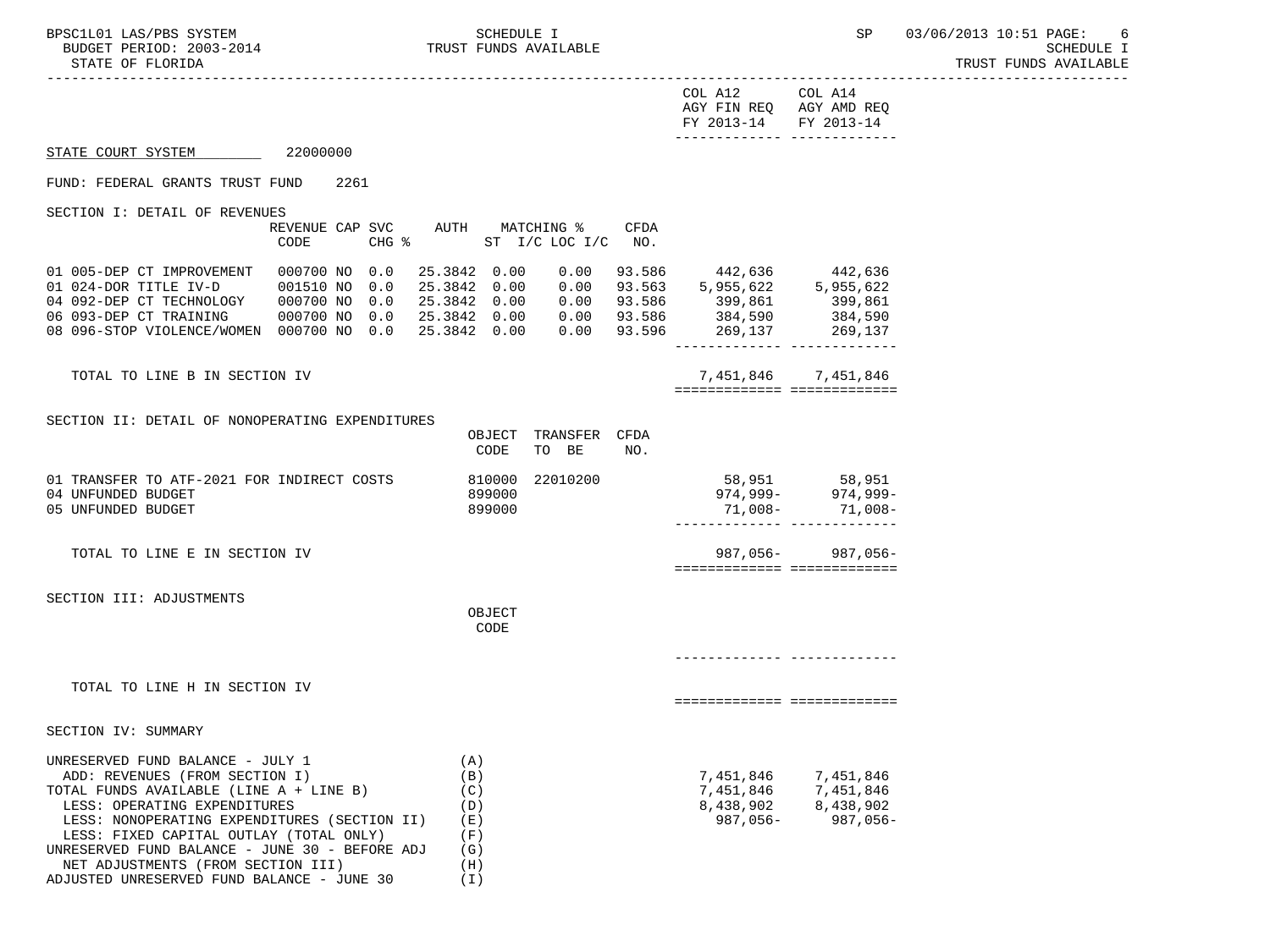| BPSC1L01 LAS/PBS SYSTEM<br>TRUST FUNDS AVAILABLE<br>BUDGET PERIOD: 2003-2014<br>STATE OF FLORIDA                                                                                                                                                                                                                                                                               | SCHEDULE I                                                  |                                          |                                                                                      | SP 03/06/2013 10:51 PAGE: 7<br>SCHEDULE I<br>TRUST FUNDS AVAILABLE |
|--------------------------------------------------------------------------------------------------------------------------------------------------------------------------------------------------------------------------------------------------------------------------------------------------------------------------------------------------------------------------------|-------------------------------------------------------------|------------------------------------------|--------------------------------------------------------------------------------------|--------------------------------------------------------------------|
|                                                                                                                                                                                                                                                                                                                                                                                |                                                             | COL A12 COL A14<br>FY 2013-14 FY 2013-14 | AGY FIN REQ AGY AMD REQ<br>_______________________________                           |                                                                    |
| STATE COURT SYSTEM 22000000                                                                                                                                                                                                                                                                                                                                                    |                                                             |                                          |                                                                                      |                                                                    |
| FUND: GRANTS AND DONATIONS TF 2339                                                                                                                                                                                                                                                                                                                                             |                                                             |                                          |                                                                                      |                                                                    |
| SECTION I: DETAIL OF REVENUES<br>REVENUE CAP SVC AUTH MATCHING %<br>CODE                                                                                                                                                                                                                                                                                                       | CFDA<br>CHG $\frac{1}{2}$ ST I/C LOC I/C NO.                |                                          |                                                                                      |                                                                    |
|                                                                                                                                                                                                                                                                                                                                                                                |                                                             |                                          |                                                                                      |                                                                    |
| TOTAL TO LINE B IN SECTION IV                                                                                                                                                                                                                                                                                                                                                  |                                                             | ============================             | 10,000 10,000                                                                        |                                                                    |
| SECTION II: DETAIL OF NONOPERATING EXPENDITURES                                                                                                                                                                                                                                                                                                                                | OBJECT TRANSFER CFDA<br>CODE TO BE<br>NO.                   |                                          |                                                                                      |                                                                    |
| 05 UNFUNDED BUDGET                                                                                                                                                                                                                                                                                                                                                             | 899000                                                      |                                          | $234, 355 - 234, 355 -$                                                              |                                                                    |
| TOTAL TO LINE E IN SECTION IV                                                                                                                                                                                                                                                                                                                                                  |                                                             | ============================             | $234, 355 - 234, 355 -$                                                              |                                                                    |
| SECTION III: ADJUSTMENTS                                                                                                                                                                                                                                                                                                                                                       | OBJECT<br>CODE                                              |                                          |                                                                                      |                                                                    |
|                                                                                                                                                                                                                                                                                                                                                                                |                                                             |                                          |                                                                                      |                                                                    |
| TOTAL TO LINE H IN SECTION IV                                                                                                                                                                                                                                                                                                                                                  |                                                             | ===========================              |                                                                                      |                                                                    |
| SECTION IV: SUMMARY                                                                                                                                                                                                                                                                                                                                                            |                                                             |                                          |                                                                                      |                                                                    |
| UNRESERVED FUND BALANCE - JULY 1<br>ADD: REVENUES (FROM SECTION I)<br>TOTAL FUNDS AVAILABLE (LINE A + LINE B)<br>LESS: OPERATING EXPENDITURES<br>LESS: NONOPERATING EXPENDITURES (SECTION II)<br>LESS: FIXED CAPITAL OUTLAY (TOTAL ONLY)<br>UNRESERVED FUND BALANCE - JUNE 30 - BEFORE ADJ<br>NET ADJUSTMENTS (FROM SECTION III)<br>ADJUSTED UNRESERVED FUND BALANCE - JUNE 30 | (A)<br>(B)<br>(C)<br>(D)<br>(E)<br>(F)<br>(G)<br>(H)<br>(I) | 10,000<br>10,000                         | 10,000<br>10,000<br>$244, 355$<br>$234, 355$<br>$234, 355$<br>$234, 355$<br>234,355- |                                                                    |